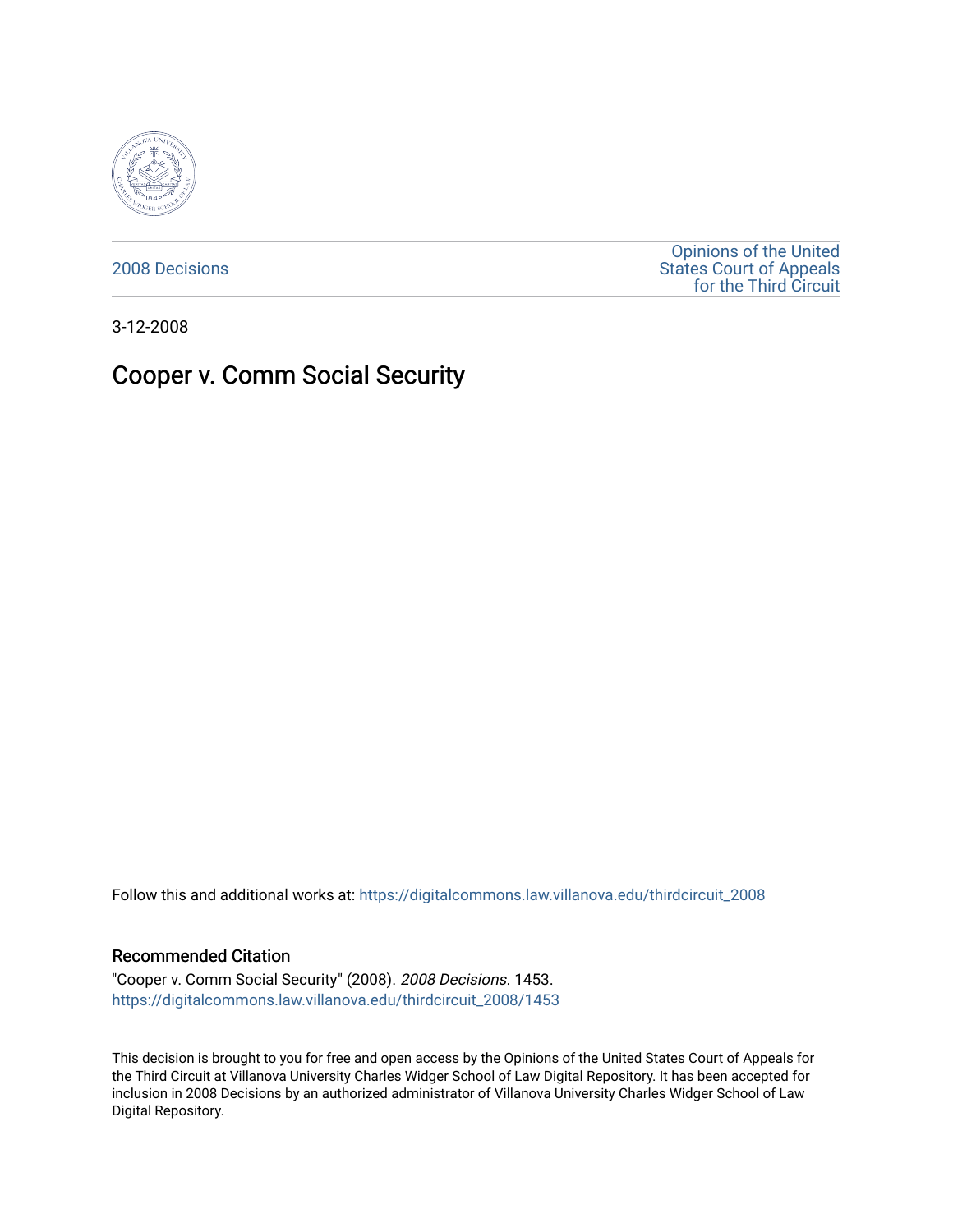## NOT PRECEDENTIAL

## UNITED STATES COURT OF APPEALS FOR THE THIRD CIRCUIT

 $\overline{a}$ 

l

l

 $\overline{a}$ 

No. 06-4424

#### KENNETH COOPER,

Appellant

v.

COMMISSIONER OF SOCIAL SECURITY

Appeal from the United States District Court for the Eastern District of Pennsylvania (D.C. Civil Action No. 04-cv-03633) District Judge: Honorable Timothy J. Savage

Argued November 6, 2007

Before: SCIRICA, Chief Judge, AMBRO, and JORDAN, Circuit Judges

Opinion filed: March 12, 2008

Eric J. Fischer, Esquire (Argued) Breyer Office Park, Suite 200 8380 Old York Road Elkins Park, PA 19027

Counsel for Appellant

Patrick L. Meehan United State Attorney Joan K. Garner Assistant United States Attorney Eastern District of Pennsylvania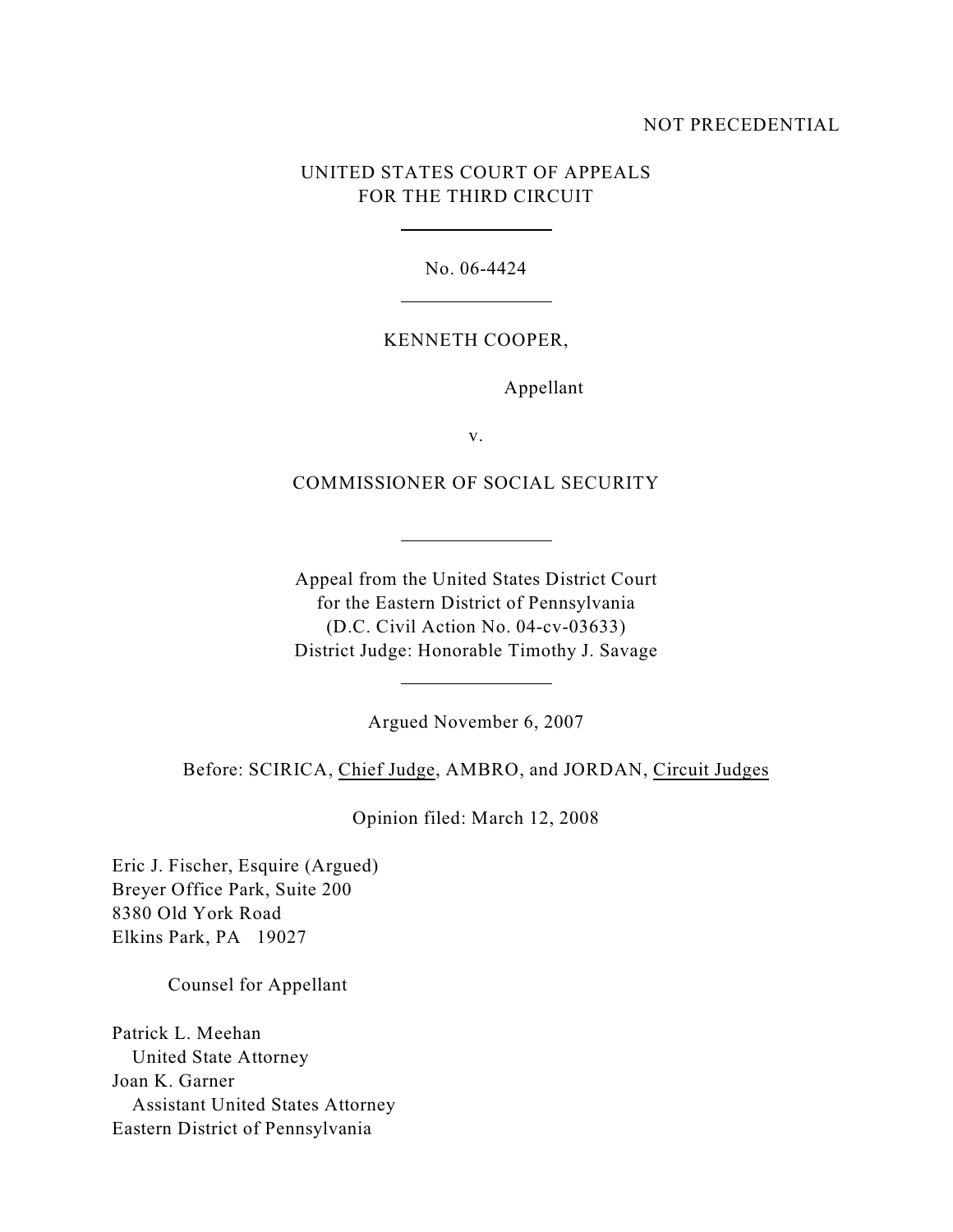615 Chestnut Street, Suite 1250 Philadelphia, PA 19106

Michael McGaughran Regional Chief Counsel, Region III William B. Reeser Supervisory Attorney Roxanne Andrews (Argued) Special Assistant United States Attorney Social Security Administration Office of General Counsel / Region III P.O. Box 41777 Philadelphia, PA 19101

Counsel for Appellee

#### OPINION

 $\overline{a}$ 

l

### AMBRO, Circuit Judge

Appellant Kenneth Cooper, now 50 years old, applied for Supplemental Security Income ("SSI") benefits in 1997, claiming that multiple health problems have hampered his ability to work. After multiple administrative hearings and appeals, the Social Security Administration ("SSA") denied his claim for SSI benefits. We vacate that decision and remand for a new hearing.

## **I. Procedural Background**

After six previous, unsuccessful applications, Cooper applied for SSI benefits in Feburary 1997. The Pennsylvania Bureau of Disability Determination ("state agency") denied his application initially and on reconsideration. In April 1998, Cooper had a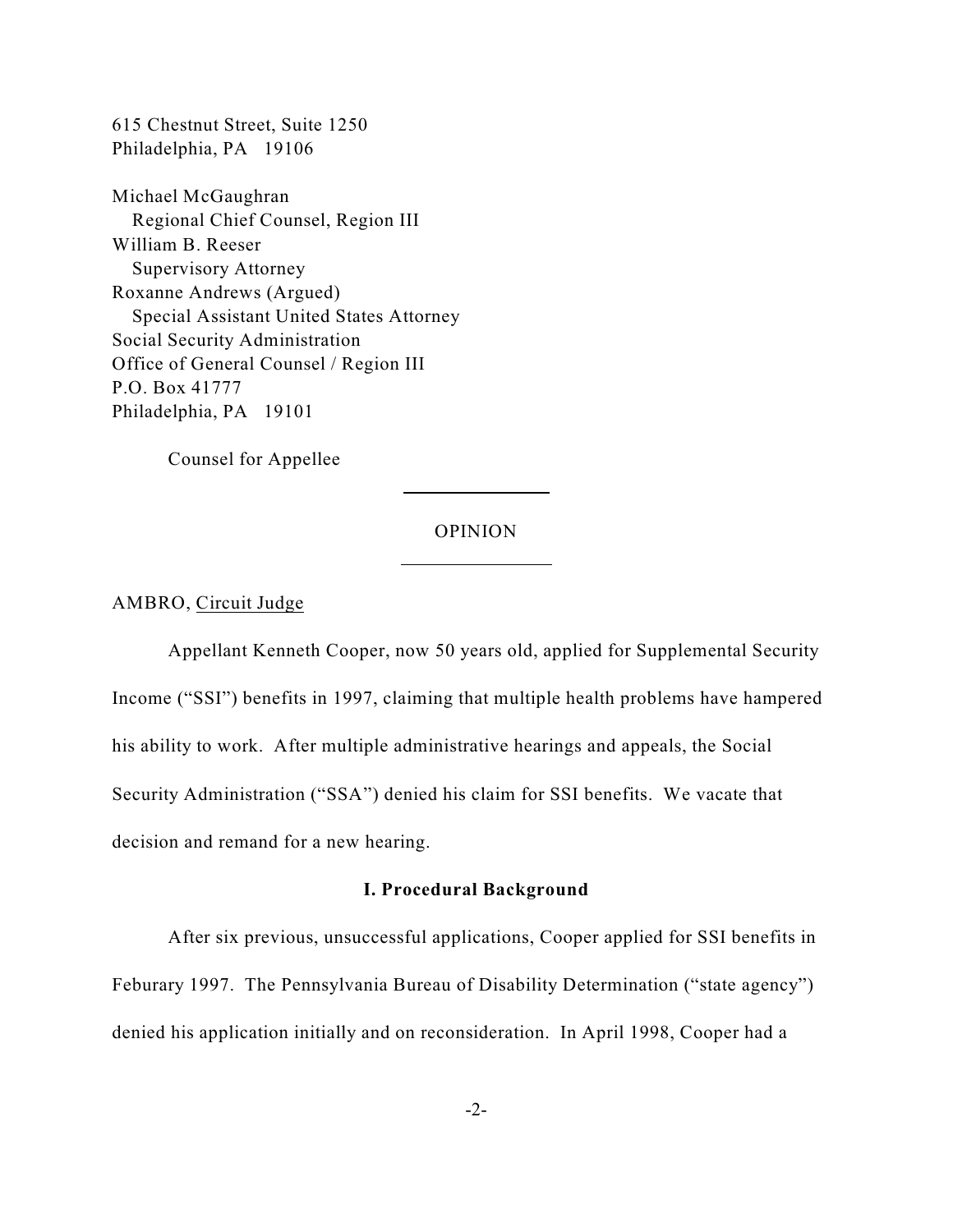hearing before a federal administrative law judge, who vacated the reconsideration determination and remanded the case to the state agency because Cooper raised the issue of mental impairments for the first time at that hearing.

In October 1999, the state agency issued a second denial on reconsideration. Cooper appealed to the SSA, and in July 2000 received another hearing, at which another ALJ affirmed the state agency's second denial on reconsideration. The Appeals Council of the SSA vacated the ALJ's decision on the grounds that the opinion failed to specify Cooper's capacity to stand and walk and failed to evaluate the opinions of two examining physicians who described both physiological and psychological limitations on Cooper's ability to work. The Appeals Council remanded with specific instructions to reevaluate the existing evidence and obtain additional evidence.

On remand, a third ALJ found that Cooper "retain[ed] the residual functional capacity to perform a restricted range of sedentary work activity" and was not under a disability "at any time through the date of this decision." ALJ Op. 8 (Apr. 25, 2003). As a result, the ALJ held that Cooper was ineligible for SSI benefits.<sup>1</sup> This exhausted

 $\frac{1}{2}$  Cooper filed a subsequent SSI application in September 2004. The SSA granted that application in March 2005, with monthly payments beginning on April 1, 2005. Cooper notes that the 2004 application contained some of the same medical information as the record in this case contains, dating back as far as 1996. But it also involved a newly prepared Disability Report and a new assessment of Cooper's health and employment situation. Thus, the award based on the 2004 application has no direct bearing on our decision in this case regarding the 1997 application. That award does, however, mean that only back benefits from 1997 through 2004 are at issue.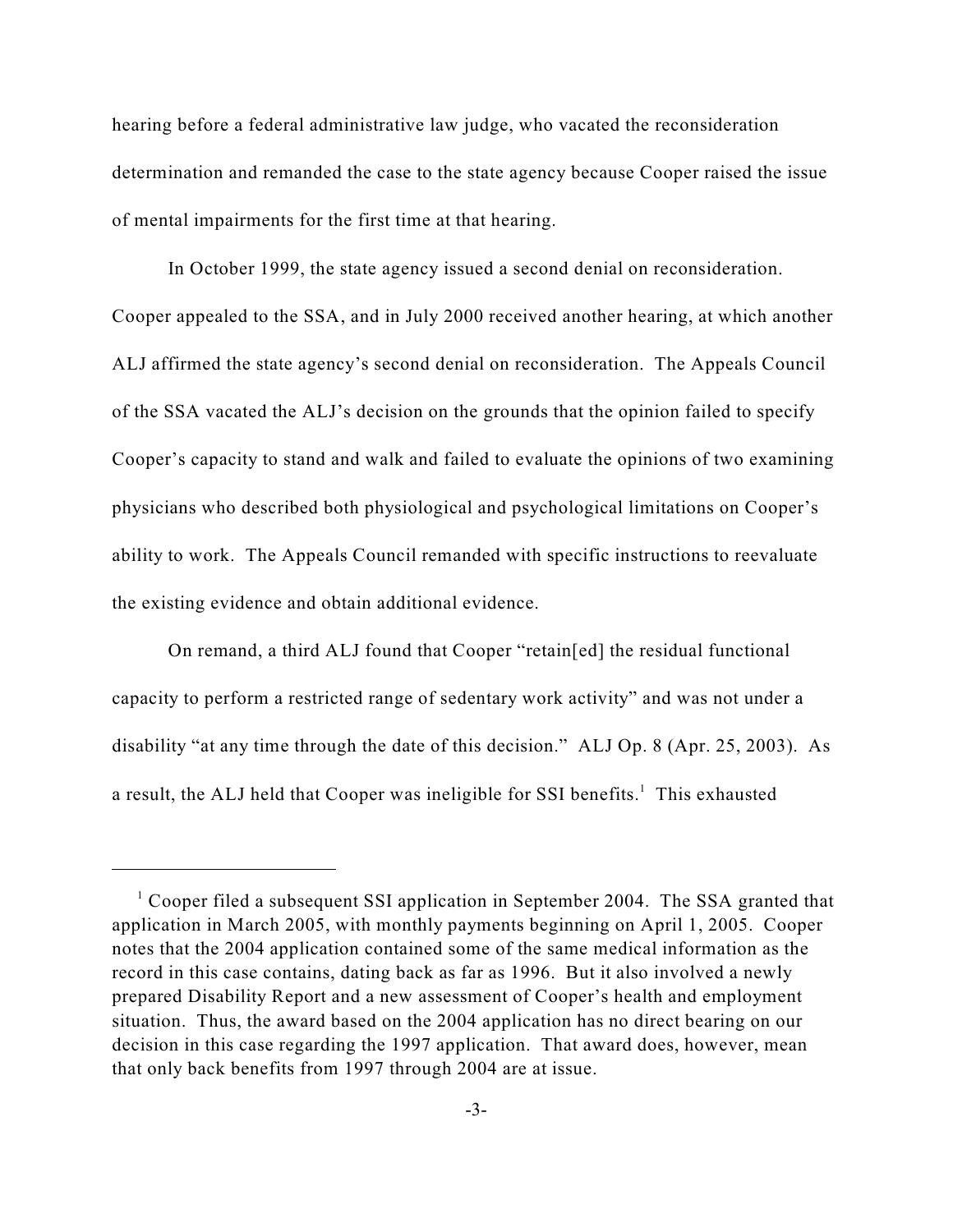Cooper's administrative remedies, as the SSA concedes in its answering brief.

Cooper filed suit in the United States District Court for the Eastern District of Pennsylvania. In March 2006, after cross-motions for summary judgment, a Magistrate Judge recommended granting the Commissioner's motion for summary judgment. The District Court adopted the Magistrate Judge's report, granted the motion, and thus affirmed the final decision to deny Cooper SSI benefits. He appeals to our Court.

### **II. Cooper's Medical History**

Cooper has long suffered from many physiological and psychological ailments, many of them severe. He has received attention from various examining doctors over the ten years of this administrative proceeding and subsequent judicial review.According to the record before us, he has not worked since 1990 and has not earned more than \$1,600 in yearly wages since 1984 (when he earned \$5,331.50).

Cooper's physical ailments include: blindness in his right eye and partial blindness in his left eye, resulting from a blow from a steel beam during a prison fight; morbid obesity, with a self-reported weight of 345 pounds at his last SSA hearing; coronary artery disease, angina, high blood pressure and accompanying chest pains; shortness of breath and probable sleep apnea; occasional dizziness; sclerosis in his ankle, resulting in chronic pain; osteoarthritis in his left shoulder, right knee, and toes in both feet; and a mild vertebral endplate irregularity at the thoracolumbar region, causing chronic back pain. According to his family physician's assessment in 1998, Cooper could perform no

-4-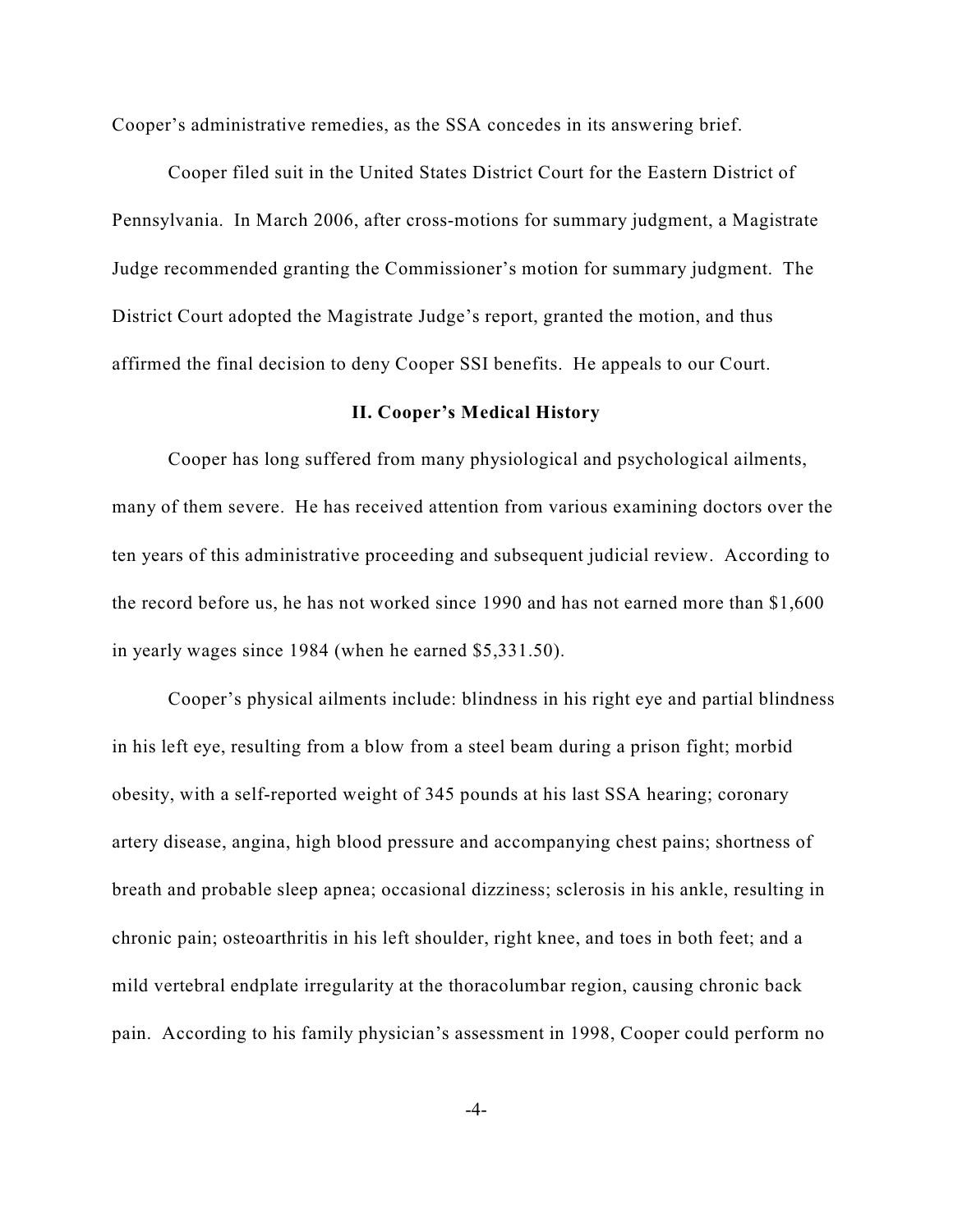sustained physical labor. But SSA's medical examiners suggested he could lift 20 pounds occasionally, sit for an eight-hour workday, and stand or walk for one hour out of an eight-hour workday. He can do various household activities, has looked for work, and can take care of his pet fish (he even makes homemade filters for the tank out of charcoal and cloth). He can walk to a bus stop and take public transportation, but he has testified that he would need to rest every two blocks in order to do so.

In addition, Cooper suffers from various psychological problems, including dysthymia (*i.e.*, chronic depression), bipolar disorder, anger, violent behavior, and difficulty in social interactions, particularly with respect to his superiors in a work environment. Intellectually, doctors have evaluated him as having poor memory and only limited literacy. Cooper did complete high school and has consistently been judged capable to manage his own benefits. His doctors have disagreed, however, with regard to his general attitude. One SSA examiner concluded that, when examined, Cooper "showed a conscious attempt to look bad or exaggerate his illness or to malinger." Another found him to be "not very cooperative." On the other hand, a third doctor, who examined Cooper twice, found him to be "cooperative" and "very cooperative."

#### **III. Jurisdiction and Standard of Review**

The District Court had jurisdiction under 42 U.S.C. § 1383(c)(3), which incorporates 42 U.S.C.  $\&$  405(g) by reference. We have jurisdiction over Cooper's appeal under 28 U.S.C. § 1291. We exercise plenary review over the District Court's legal

-5-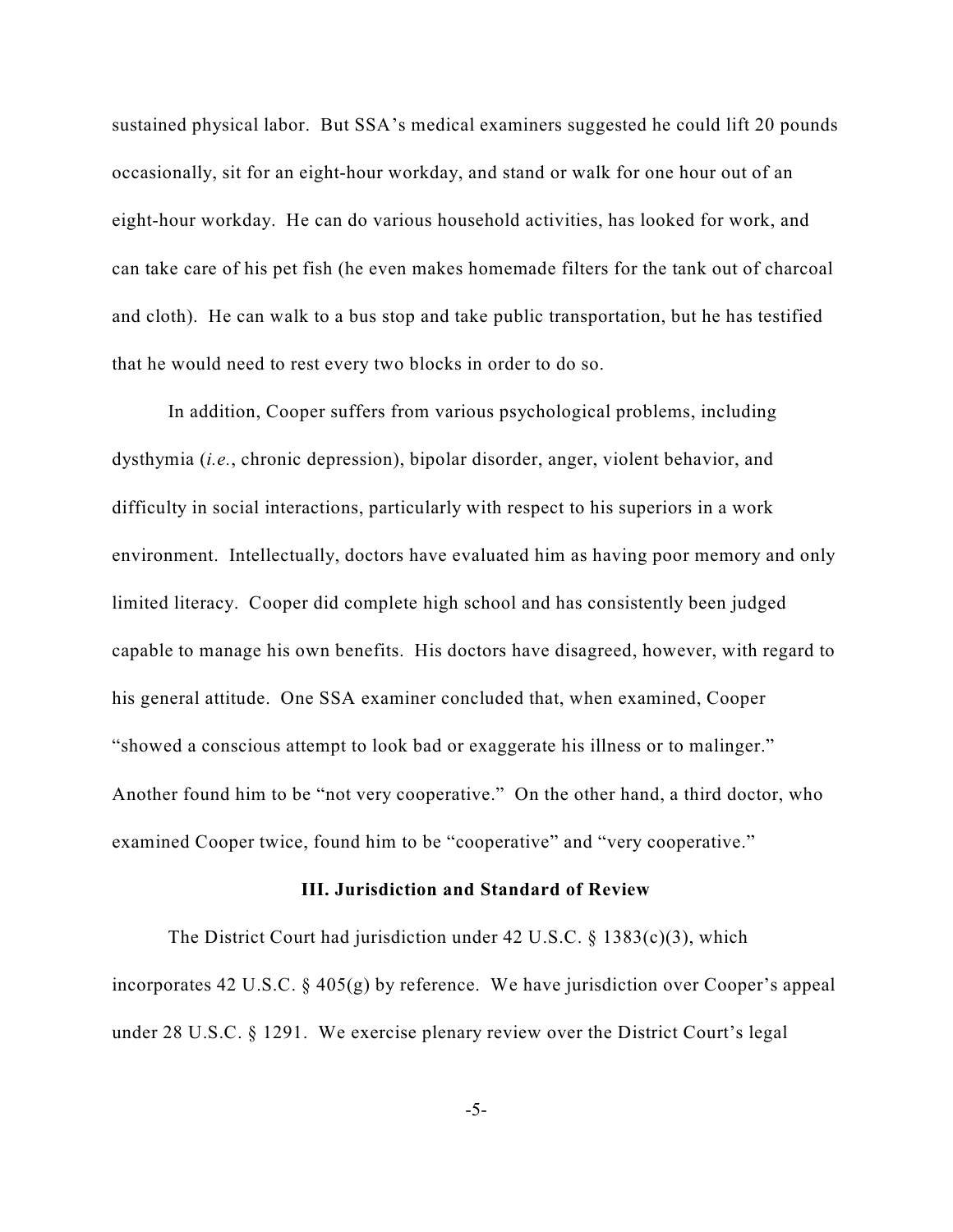conclusions. *Allen v. Barnhart*, 417 F.3d 396, 398 (3d Cir. 2005). We review the factual

findings in the ALJ's 2003 decision for substantial evidence:

[W]e must uphold a final agency determination unless we find that it is not supported by substantial evidence in the record. Substantial evidence is "such relevant evidence as a reasonable mind might accept as adequate to support a conclusion" . . . . It is "more than a mere scintilla but may be somewhat less than a preponderance of the evidence" . . . . In the process of reviewing the record for substantial evidence, we may not "weigh the evidence or substitute [our own] conclusions for those of the fact-finder."

*Rutherford v. Barnhart*, 399 F.3d 546, 552 (3d Cir. 2005) (second alteration in original) (citations omitted).

## **IV. Disability Analysis**

The SSA's process for evaluating disability, whether for disability insurance or SSI, includes five steps.<sup>2</sup> Cooper argues that he presented a *prima facie* case of total disability. Substantial evidence supports the conclusion that he met the requirements of step one; he had not worked for approximately 15 years at the time of the ALJ hearing. Substantial evidence also supports the ALJ's finding at step two that Cooper had ten separate "severe" ailments. This appeal mainly concerns steps three and five, which we address in turn.

<sup>&</sup>lt;sup>2</sup> Briefly, the five steps involve establishing: (1) non-employment; (2) severe impairment(s); and either (3) that the impairments, or a combination thereof, meet an SSA-listed disability or, as a result of limited residual functional capacity, (4) incapability of performing past work or (5) other work in the economy. *See* 20 C.F.R. § 404.1520.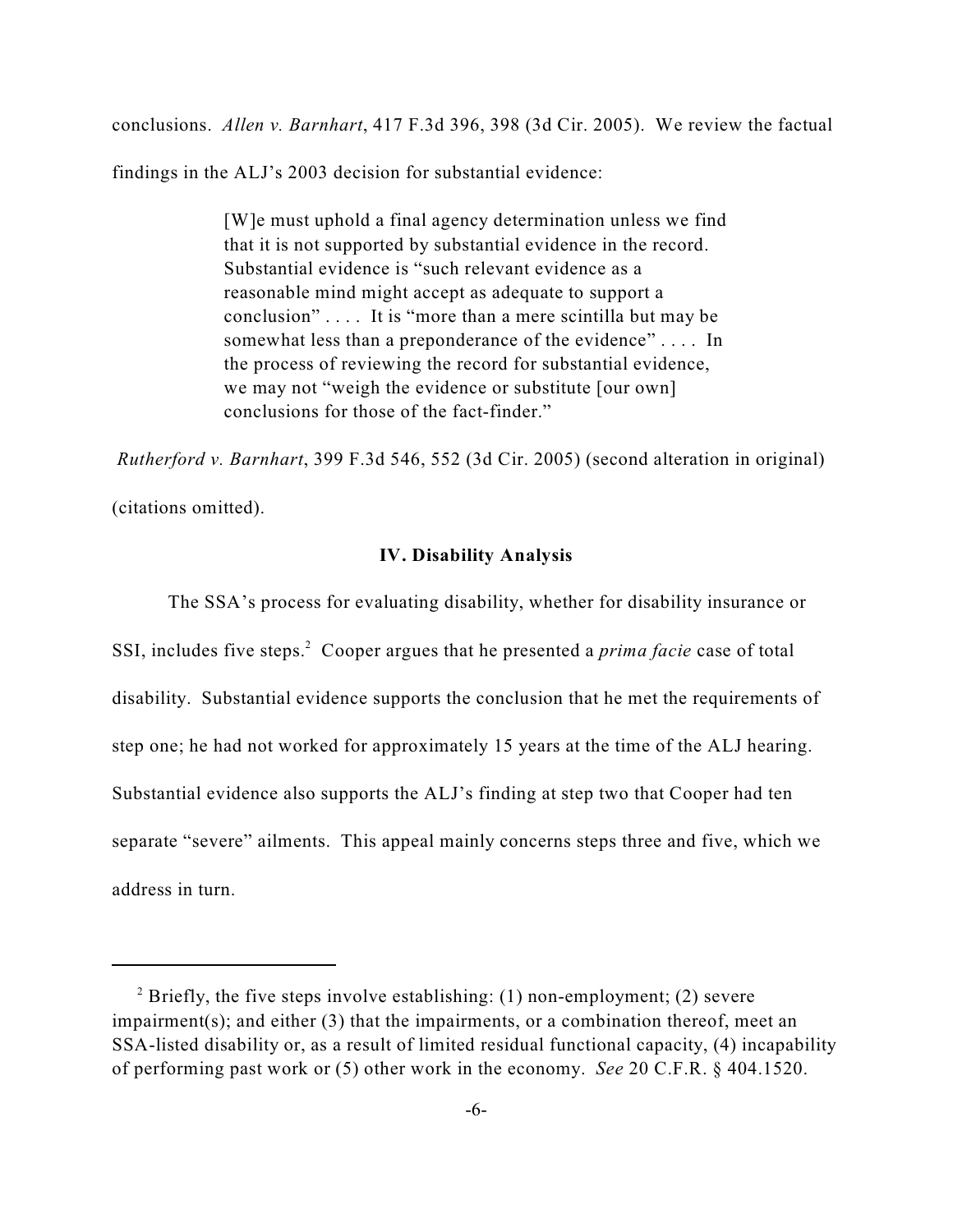#### **A. Step Three**

At step three, the ALJ found that Cooper did not meet any of the detailed listings required for a showing of total disability. *See* 20 C.F.R. Part 404, Subpart P, App. 1, Regs. No. 4. The ALJ specifically considered disabilities of the musculoskeletal system, special senses (including vision) and speech, and cardiovascular system, as well as mental impairments. He also mentioned that Cooper's various conditions could satisfy no other listing. Thus, the ALJ proceeded to step four, at which he determined that Cooper had residual functional capacity "to perform a restricted range of sedentary work activity" subject to various restrictions. *See Ramirez v. Banhart*, 372 F.3d 546, 551 (3d Cir. 2004) (describing the relationship between steps three and four).

Cooper correctly points out that nothing in the ALJ's opinion discusses combining any of the many ailments or how those combinations might measure up to the listings at step three of the disability-claim analysis. This contravened SSA regulations, which state that the Commissioner "*will* consider the combined effect of all of your impairments without regard to whether any such impairment, if considered separately, would be of sufficient severity." 20 C.F.R. § 416.923 (emphasis added). While the ALJ may have considered Cooper's ailments as a whole when determining his residual functional capacity at step four of the analysis, 20 C.F.R. § 416.923 is concerned with step three because it refers to the listings, 20 C.F.R. Part 404, Subpart P, App. 1. There is no evidence (let alone substantial evidence) to support a finding that Cooper's ailments,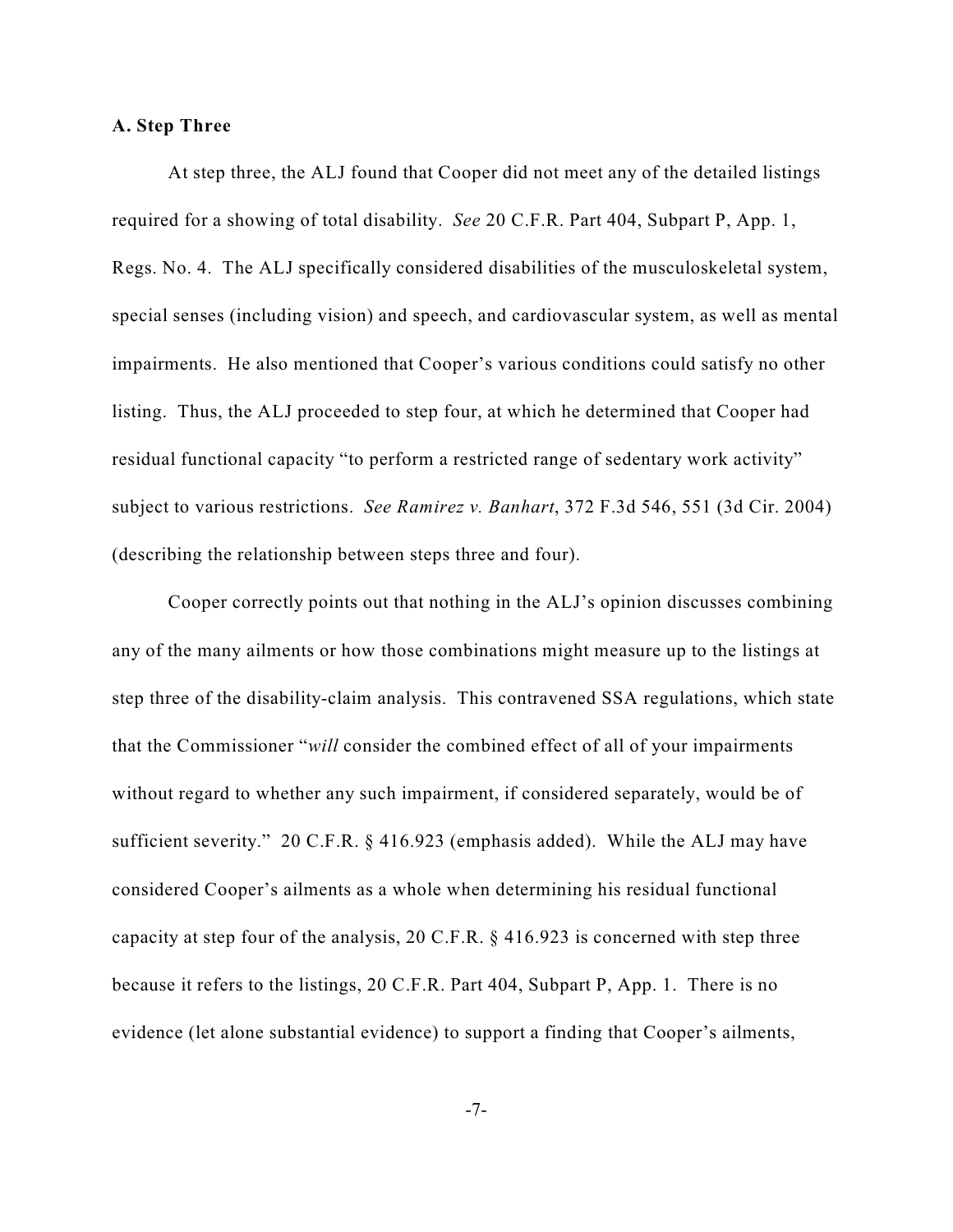taken in combination, do not satisfy a listing at step three.<sup>3</sup>

Cooper specifically argues that the ALJ should have considered his obesity in combination with other ailments at step three.<sup>4</sup> The SSA has directed that "a listing is met if there is an impairment that, *in combination with obesity*, meets the requirements of a listing." Soc. Sec. Rul. 02-1p, 2000 WL 628049, at \*5 (Sept. 12, 2002) (emphasis added). It has also observed that " obesity may increase the severity of coexisting or related impairments" and that "[t]his is especially true of musculoskeletal, respiratory, and cardiovascular impairments," thus calling for case-by-case determinations regarding obesity's exacerbating effect on other conditions. *Id*.

Our Court has held that where a claimant "has not specified how [obesity] would affect the five-step analysis undertaken by the ALJ, beyond an assertion that her weight makes it more difficult for her to stand, walk and manipulate her hands and fingers," a remand was not warranted. *Rutherford*, 399 F.3d at 552 n.4, 553. The SSA proceedings in that case pre-dated Ruling 02-1p, but we stated that "the analysis would be no different under the new ruling." *Id.* In our case, however, Cooper makes a specific request for consideration of his obesity in conjunction with his musculoskeletal, respiratory, and cardiovascular conditions.

On remand, the Commissioner should consider Cooper's physical and

 $3\,$  At step four, however, the ALJ did consider all of Cooper's ailments in combination to determine his residual functional capacity.

<sup>&</sup>lt;sup>4</sup> The ALJ found Cooper's obesity to be "severe" at step two of the disability analysis.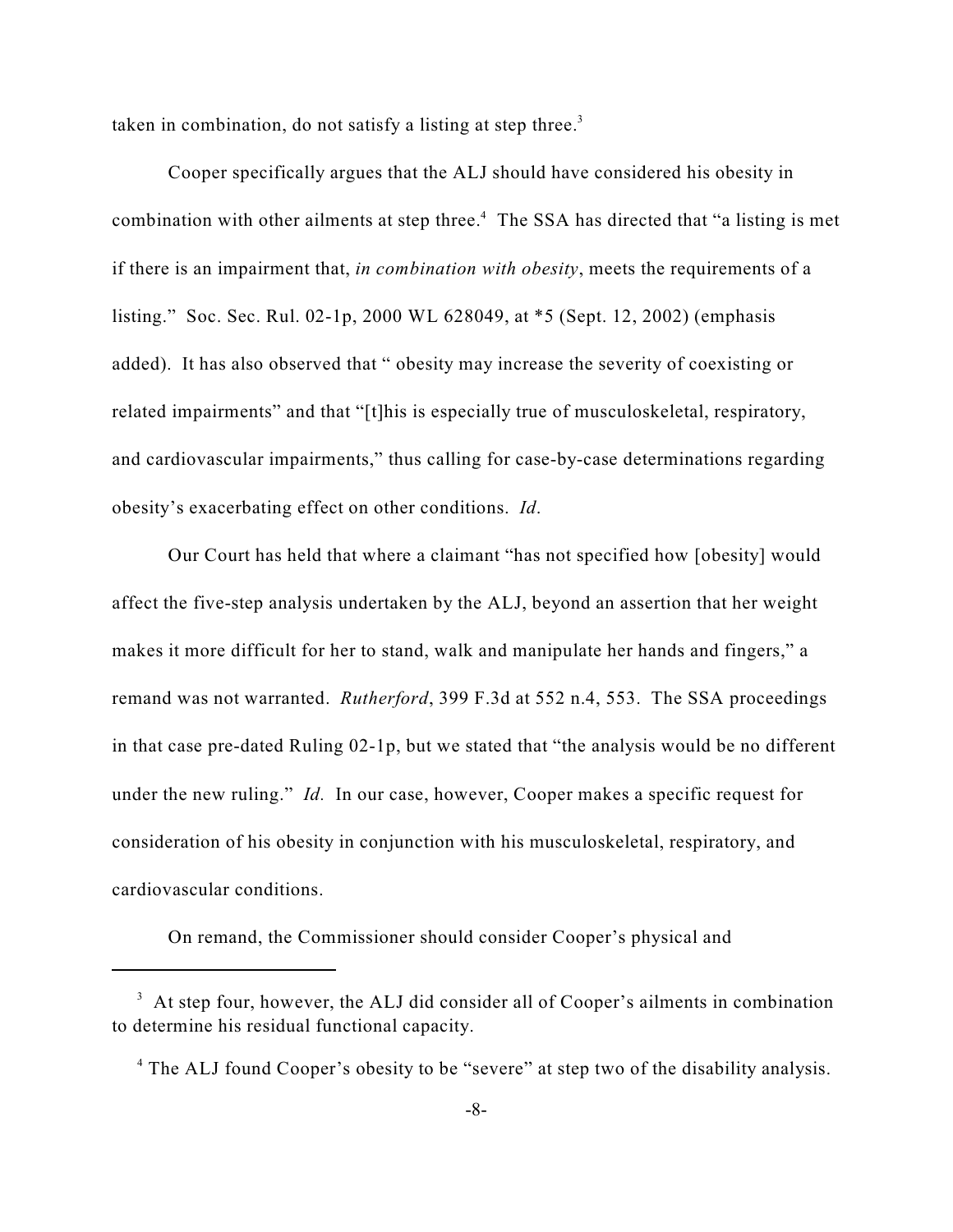psychological ailments in combination with each other and especially with regard to his obesity. Cooper nonetheless retains the burden of persuasion at step three of the disability-claim analysis. (A better-organized list of ailments, grouping all the information by body part, organ system, or psychological disorder, would likely assist in his efforts. $)^5$ 

#### **B. Step Five**

Cooper contends that the ALJ failed to shift the burden to the Commissioner at step five. While we disagree, we do have a different concern about the ALJ's analysis at step five. The vocational expert suggested that Cooper could become an assembler, laborer, inspector/checker, or hand packager. It might be plausible that Cooper could do certain sedentary jobs. But on this record, substantial evidence does not support the conclusion that an individual who is blind in one eye and has poor vision in the other could serve as an inspector/checker, assembler, or hand packager. Those jobs require much hand-eye coordination and visual strain. On remand, the analysis might not reach step five, because Cooper could demonstrate a listed disability at step three. But if the

 $\sigma$ <sup>5</sup> Cooper also contends, regarding step three, that the ALJ made "speculative" inferences" from the medical expert testimony when determining that his mental-health conditions did not constitute a disability. *Morales v. Apfel*, 225 F.3d 310, 317 (3d Cir. 2000). But, as a review of the facts shows, this is not what has happened here. While Dr. Carl Herman's three examinations in 1998, 1999, and 2002 tended to support Cooper's claims, other doctors' examinations suggested that Cooper has slightly greater ability to function, and slightly less social impairment, than Dr. Herman found. With this argument, Cooper is really asking us to re-weigh the evidence, something we will not do.